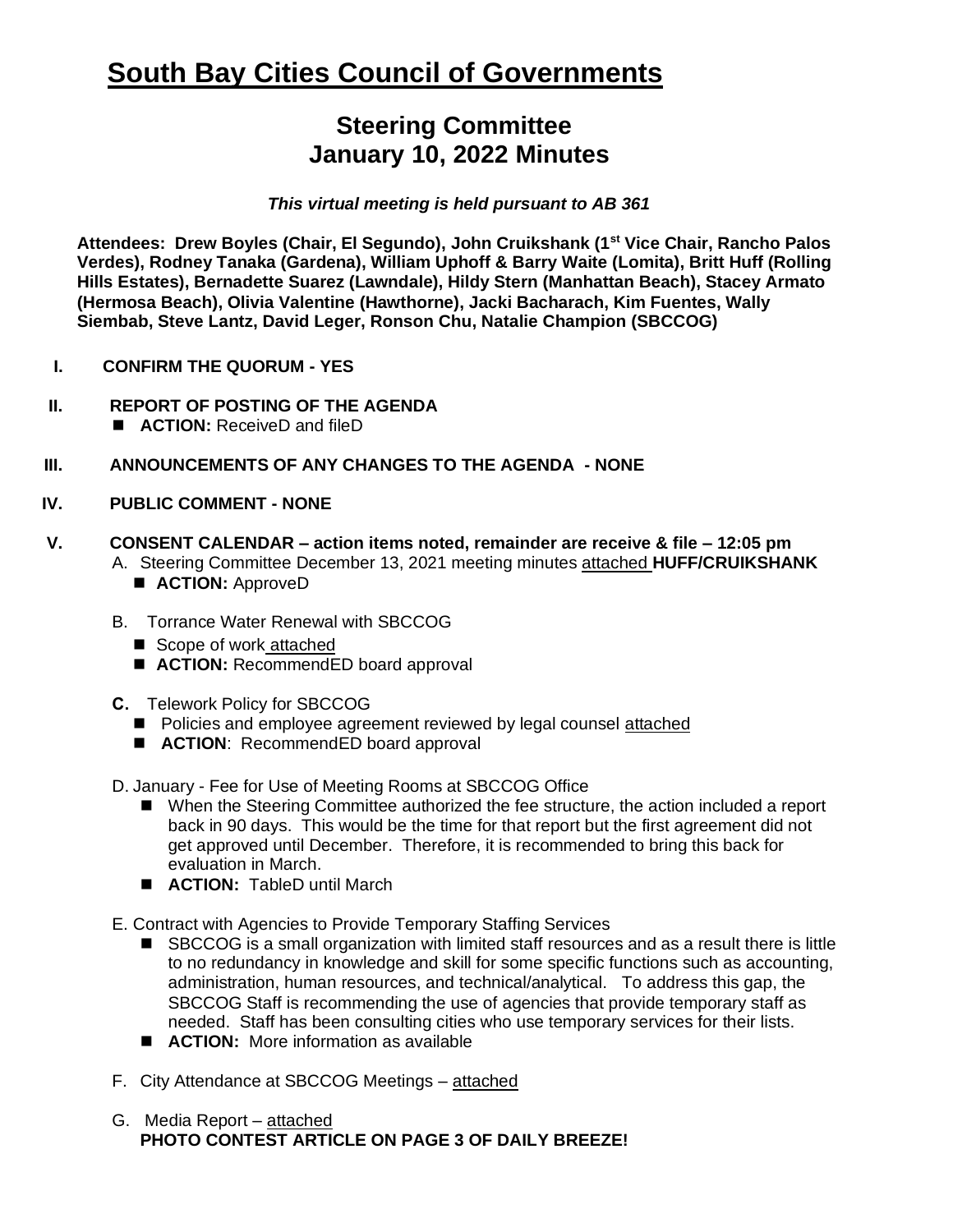- G.1 ICF Modification #3 to Ageement with SBCCOG
	- $\blacksquare$  Modification attached this agreement extends the partnership with ICF to 8/31/22 and provides \$25,000 in additional funds to the SBCCOG
	- **ACTION**: RecommendED board approval

## **VI. ACTION ITEMS**

- H. Homeless Program **– 12:10 PM**
	- ◼ **8 ELECTED OFFICIALS AT TASK FORCE MEETING (TANAKA, CHEN, CUEVAS, UPHOFF, FRANKLIN, OBAGI, MONTEIRO, PIMENTEL)**
	- County Contract **WORKING ON** payment assurance
	- Status of contracts with cities **about** 1/<sub>2</sub> cities have approved their MOUs
	- January 11 hygiene kit event **SECURIAN FINANCIAL EVENT AT TERRANEA TOMORROW – 3000 HYGIENE KITS.**
	- Silvernest Contract renewal attached **NOT A BIG PICKUP FROM TV COMMERCIALS. SOME PRINT ADS TOO.**
	- Funding for Century Housing/Redondo Beach Project Homekey project two others in **the South Bay – Carson and Inglewood** – **COUNTY TO FUND IT ALL. 2 other small properties that Ronson is working with but too small for PHK**
	- Update on other programs
	- **ACTION:** RecommendED Board approval of Silvernest Contract subject to legal review **– TANAKA/HUFF**
- I. General Assembly Status **12:20 PM** 
	- Draft Program and schedule to be presented at the meeting **OPENING REMARKS 2 PANELS – ONE – COMMUNITY OF INNOVATION – ALL AROUND VENTURE CAPITAL, WHAT ARE THE BIG BETS – HOW IT WILL AFFECT CITIES AND SOCIETY AS A WHOLE. 2ND PANEL – CLIMATE CHANGE AND HOW THEY ARE ADJUSTING – LOOKING FOR WOMEN. THEN SBCCOG YEAR IN REVIEW. POSSIBLE KEYNOTE**

■ Governor's emergency order – all in person, hybrid, virtual only? – **require vaccinations? PLANNING LOTS OF OPTIONS. MEETING WITH CARSON NEXT WEEK RE: THEIR COVID GUIDELINES.** 

- ◼ **FOOD - BOX LUNCHES? DRINKS? BREAKFAST?**
- ◼ **EXHIBITS – ½ AS MANY AS NORMAL? OTHER MEETING ROOMS? JUST PAYING SPONSORS AND THOSE THAT ADD VALUE TO PROGRAM. NO AGENCIES OR CITIES? VIRTUAL EXHIBITS (ON SCREEN WITH VIRTUAL CONVERSATIONS AND INTERACTION?)**
- ◼ **ATTENDANCE – LIMIT NUMBER? THEN SIMULCAST TO OTHERS.**
- ◼ **TECH – PEOPLE SPREAD OUT MEANS MORE SCREENS TO WATCH?**
- **DEADLINES FOR DECISION POINTS NEED TO ORDER FOOD BY MARCH 11**
- ◼ **REQUIRE MASKS AND CHECK CARDS – USE WHATEVER LAW IS AT THE TIME – BOYLES WOULD PREFER ON SITE**
- ◼ **IF VIRTUAL – PRE-RECORD THE PANELS STARTING IN FEBRUARY**
- ◼ **HUFF – SERVERS FOR BUFFET WOULD BE OK**
- ◼ Sponsorships **50% to goal - \$20,000. THEY DO WANT EXHIBITS**
- ◼ **SEND PAST SPONSORS TO BOARD** *– done 1/21/22*
- SBCCOG gift **TRANSIT PASS? THUMB DRIVE WITH PRESENTATIONS? BUT THEN THEY DON'T GO TO WEBSITE.**
	- **i. BOYLES – TRANSIT CARD?**
	- **ii. TANAKA - CONTACT GTRANS**
- **ACTION:** Provide direction **MUST BE DECIDED BY FIRST WEEK OF MARCH**
- J. Board Meeting Agenda Development
	- January draft agenda attached **12:30 PM**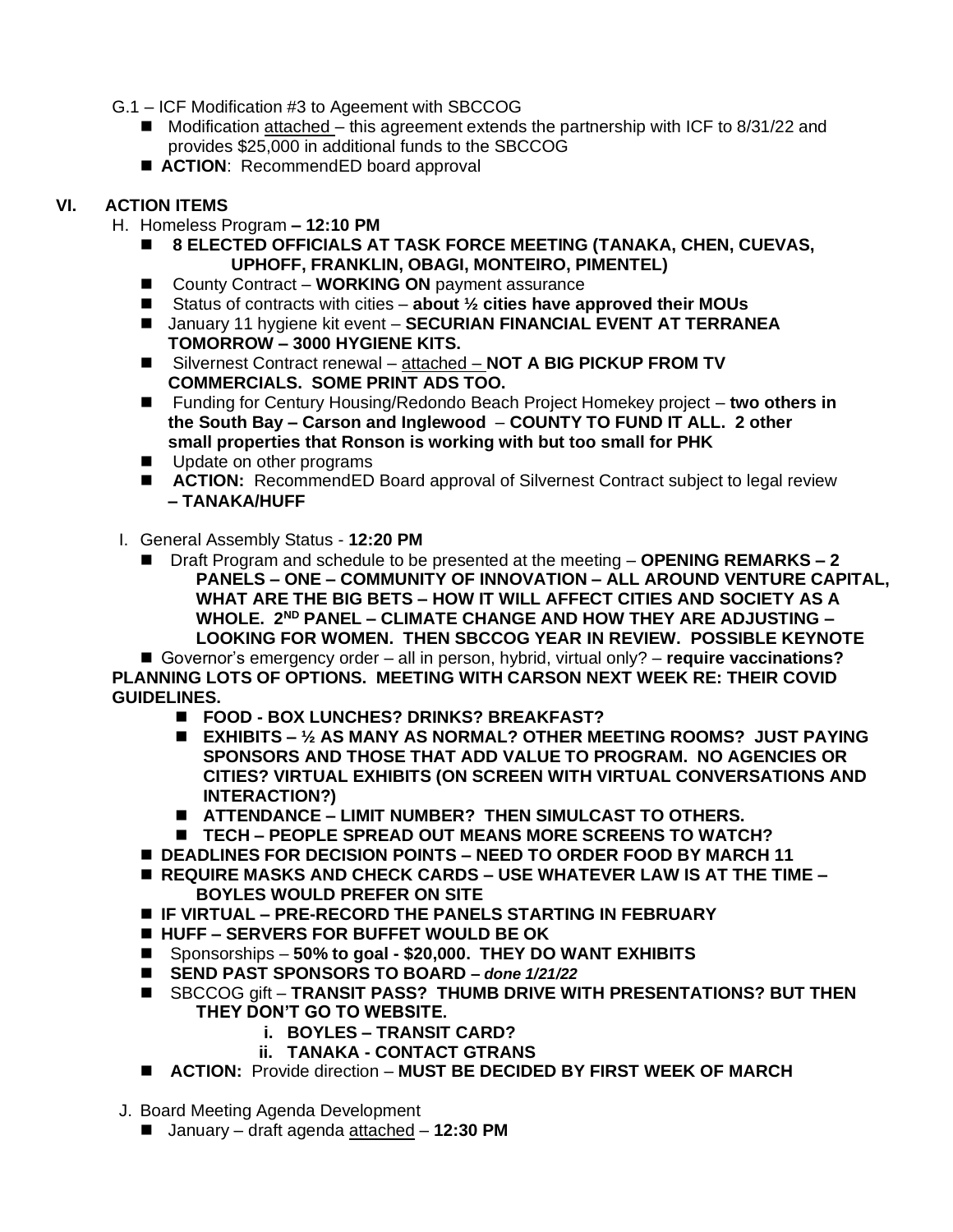- Landside Impacts of Port Congestion Tom O'Brien confirmed *sent time on agenda 1/12/22*
- South Bay Sustainability Report 2021 Wally Siembab
- ◼ **SUPERBOWL REPORT**
- Bylaws Revision approval
- February
	- Heal the Bay
	- Mid-Year Budget
	- CALE PRESENTATION RE: COMMODIFICATON OF HOUSING??
- Future meeting possible speakers:
	- 2028 Olympics Committee update
	- Stephanie Wiggins, Metro CEO
	- Chief Deputy of DA
	- Signal Synchronization applications with the SBFN What's Happening in Manhattan Beach
	- Speaker on Pensions and City Liability
- ◼ **ACTION: OLIVIA – CALE MEETING DISCUSSION BY MARK VERVILLE – RESIDENTIAL VALUES OF HOUSING – IN FAVOR OF BRAND INITIATIVE**
- ◼ **WALLY – DATA HEAVY. DENSE PRESENTATION. SB 9 AND 10 NARRATIVE IS COMPLETELY FALSE AND THAT IS THE INTENT AND NOW HOUSING IS AN INVESTMENT VEHICLE, NO LONGER SHELTER. NOT RATIONAL, CORRUPT**
- ◼ **OLIVIA – SHOCKED – THAT THIS WAS CORRUPTION TO BE DONE ON PURPOSE FOR INVESTORS.**
- K. Legislative Committee report **12:40 PM**
	- ◼ **MET LAST THURSDAY**
	- Legislation that we are sponsoring working with Gipson and Allen's offices
	- Report on the Research into a Housing Trust Fund
		- Committee is requesting BBK prepare a document for the SBCCOG Board which **will cover the pros/cons of different housing/land trust models (JPA vs. non-profit, lending vs. granting)**
		- Staff is developing a list of questions that members would like answered in order **to develop consensus on moving forward**
		- Staff is requesting City Manager and Finance Director participation in a **subcommittee to help develop a recommendation along with Legislative Committee members and SBCCOG Legal Counsel. Group will also solicit opinions from members not part of the subcommittee**
		- Recommendation will be reviewed at February Legislative Committee meeting **with a decision on next steps.**
	- ◼ CPUC decision re: solar incentives **HAVE DRAFT LETTER TO OPPOSE BUT ALSO RECOGNIZING NEED TO FURTHER EVALUATE EXISTING POLICIES – WAITE/HUFF – finalized and sent 1/12/22 to PUC and cities – delegates & CMs**
	- Recommending the Board oppose the Apps Initiative which directly targets Bill Brand's local **control initiative (Our Neighborhood Voices)**
	- Worked on agenda and questions for Thursday 1/13 Legislative Briefing
	- ACTION: RecommendED board approval re: trust fund next steps, CPUC letter and opposition **to Apps initiative**
- L. Management Staff Services Contract **12:50 PM**
	- Report of the Subcommittee Cruikshank VALENTINE AND SUAREZ CONSENSUS, NO **RFP – SHOULD DO PERFORMANCE EVALUATION FIRST TO BE SURE.**
		- Will review methodologies and dates as follows:
			- o Send Performance Evaluation form to each member City to have their representative fill out and return within one week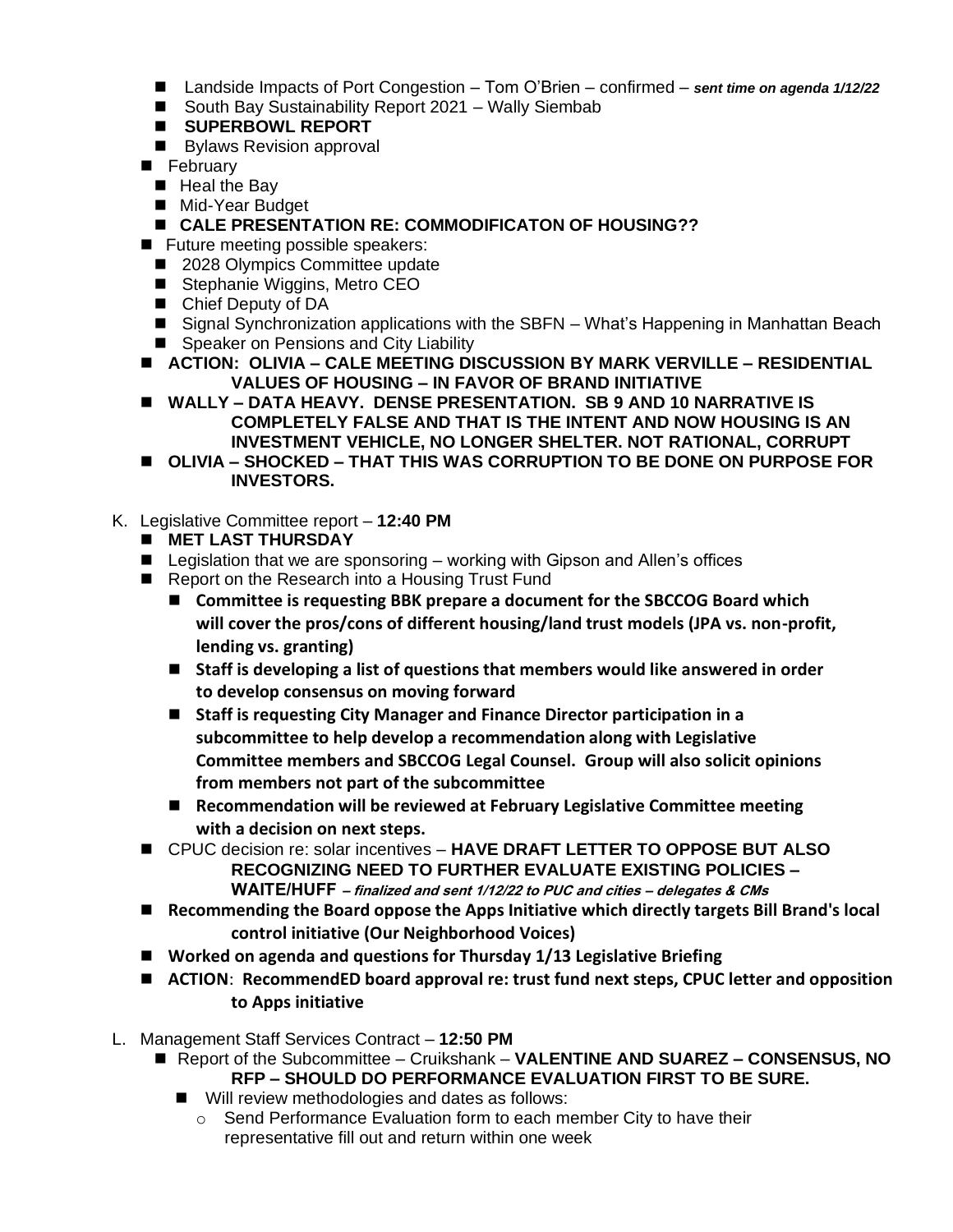- o Completed forms shall be returned to the SBCCOG's legal counsel
- o Legal counsel shall compile the votes and comments onto one document
- $\circ$  The final, compiled review document will be presented to the Executive Director
- o The Executive Director will perform their own self-evaluation along with providing written comments to the Board's review. This self-evaluation document shall be distributed out to all Board members who provided a review
- o A closed door evaluation meeting shall be conducted and led by the SBCCOG Chair allowing each Board member time to make comments and the Executive Director to provide comments and responses during this discussion
- $\circ$  Upon completion of the evaluation meeting, the final Performance Evaluation document will be signed by the Executive Director and presiding Chair then presented to legal counsel for record retention.
- Template attached
- **ARMATO GAUGE WHO ATTENDS AND WHO DOESN'T?**
- ◼ **CRUIKSHANK – NOT SCORING SYSTEM AND SO WILL BE DISCUSSIONS – CAN BE HANDLED.**
- **ACTION:** ApproveD direction of the Subcommittee **ARMATO/HUFF RECOMMEND TO BOARD AND THEN SEND OUT THE EVALUATION. DO MEMO FOR BOARD. SEND PDF WITH INSTRUCTIONS AND WHERE TO SEND IT**
- M. Approval of Invoices to be sent separately **– 1:05 PM** 
	- ◼ **JB&A TAKING \$10,000 LESS THIS MONTH**
	- **ACTION**: ApproveD invoices for payment **WAITE/TANAKA**

## **VII. INFORMATION ITEMS**

N. Update on South Bay Environmental Services Center Activities – attached – **1:10 PM SO CAL REN – EL SEG SCHOOL DIST. – PUTTING IN EV CHARGING STATIONS AND CITY IS TOO. LOOKING TO COORDINATE WITH CITY AND SCHOOLS. ALSO WILL COORDINATE WITH LTN AND OTHER COMMUNITY USES. FUNDING AVAILABLITY MID YEAR.**

**RECOGNITION PROGRAM BEING PLANNED TO PUBLICIZE AND PROMITE EE PROJECTS. LOOKING AT EXISTING PROGRAMS AND MAYBE SPECIAL SOUTH BAY PROGRAM. WILL ALSO HELP CITIES FILL OUT FORMS FOR RECOGNITION PROGRAMS.**

**WEST BASIN – DISTRIBUTED 172 WATER EFFICIENCY KITS. GOAL IS 500. FIRST TIME IN HISTORY THAT THERE HAVE BEEN REDUCTIONS IN THE COLORADO RIVER.**

**CAL GREEN BUSINESS NETWORK – 3 CITIES – CONTRACTS TO BE SIGNED AND THEN WE CAN START CA. MID FEBRUARY. – TORRANCE, HAWTHORNE, EL SEGUNDO**

**CIVIC SPARK FELLOW WORKING ON GHG INVENTORY UPDATES FOR ALL CITIES. 9 CITIES VERY INTERESTED AND ATTENDED FIRST MEETING. LABOR INTENSIVE.**

O. Alert South Bay status of program – **1:15 PM STILL UNDER DISCUSSION WITH CITY ATTORNEYS AND CITY MANAGERS**

- P. South Bay Fiber Network **1:20 PM WORKING WITH ADF ON MORE SERVICE OFFERINGS TO BUSINESSES**
- Q. Land Use Planning Consultant & SCAG REAP Projects **1:25 PM** ■ ADU RFP for REAP project is being circulated. Proposals due January 28
- R. Local Travel Network **– 1:35 PM**